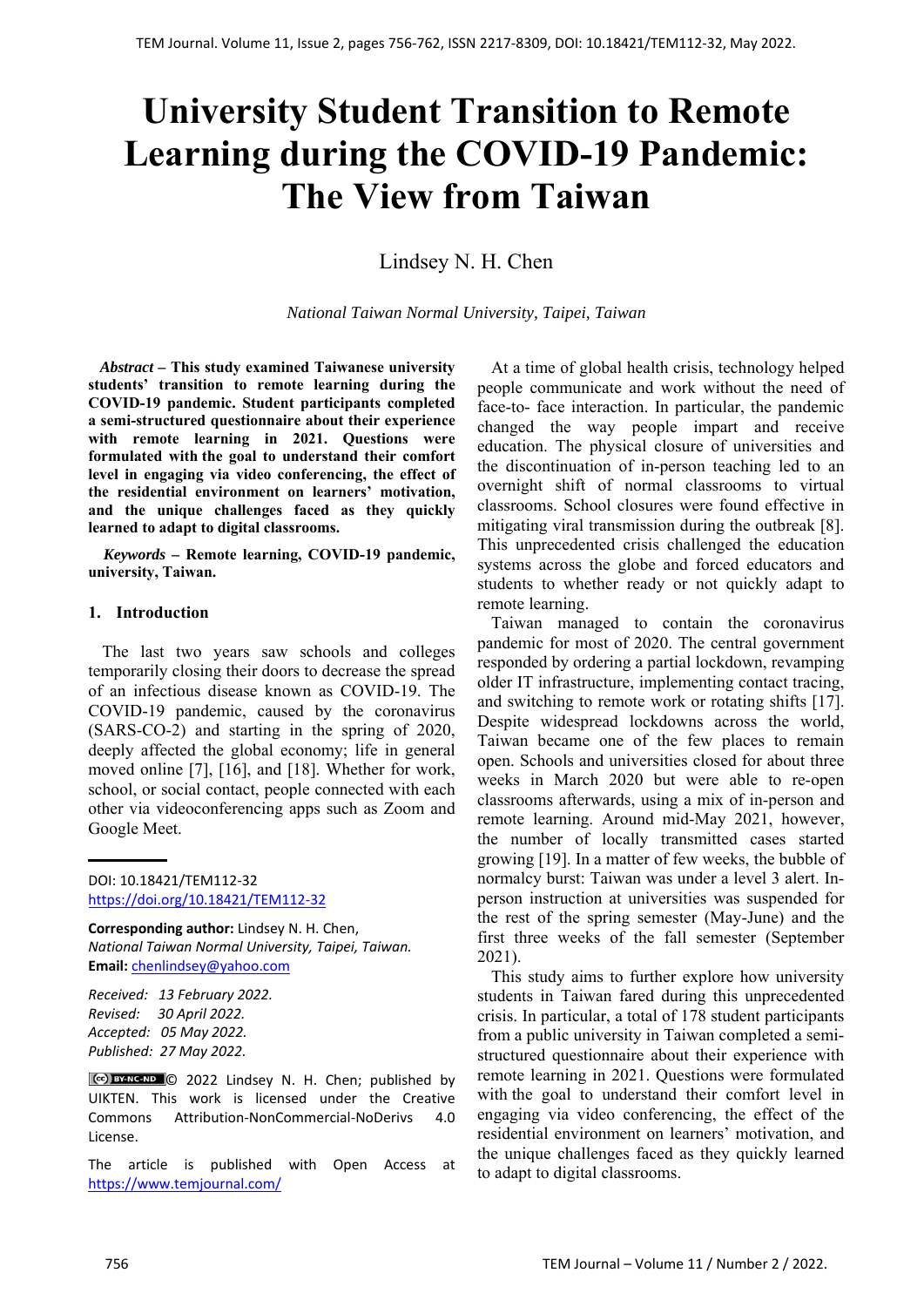## **2. Remote Learning: Panacea in a Time of Crisis**

Online learning is defined as learning that takes place over the internet via different devices (e.g., mobile phone, laptop, iPad). Other terms referring to online learning include remote learning, distance learning, virtual learning, e-learning, digital learning, and web-based learning. In synchronous mode there are real-time interactions between instructors and students [2]; both can receive instant feedback through a video conferencing app. In contrast, in asynchronous mode the lectures and tutorials may be in the form of recorded videos and learning materials (handouts, readings, etc.) for self-viewing that can be made available on an online course management system. Thus, asynchronous learning allows students to access or review content any time and learn at their own pace (but within a timeframe specified by the instructor). Over the past few years many platforms provided affordable courses to students via Massive Open Online Courses (MOOC) [9].

Regardless of the purpose (e.g., for certification or continuing education), the advantages to online learning are widely acknowledged: it is easily accessible, flexible, and cheaper in terms of lower transportation cost. Learners, including those living in remote areas, can schedule or plan their time for completion of courses. There is also the third option: blended learning. In this format, students engage in remote learning at home and go to the physical campus part of the time. Some instructors have also implemented a flipped classroom, which combines face-to-face lectures with technology [10]. As techenabled accommodation has demonstrated its longterm usefulness, education technology (EdTech) has become a booming sector [15] and online learning has proved to be a savior at a time of crisis.

Online education has been entirely optional from the outset, usually catering to non-traditional learners seeking an alternative learning mode to accommodate a busy lifestyle or personal challenges [12]. As witnessed in the past two years, however, digitalization is no longer a choice – it is a necessity. In particular, the pandemic has completely changed higher education. When schools suddenly switched to remote instruction, there was practically no time at all for planning or training. Schools had to scramble for different options of an online pedagogical approach. Even if schools could offer the best tools, teachers need to be trained to use them. Without prior training or knowledge, many teachers found it difficult to switch to the online education mode [3]. It takes time to effectively translate their subject to an online platform.

Parents have to assume the role of teacher and counselor for their children engaging in remote learning at home. Studies also reveal the struggles which parents have encountered while assuming these new and unfamiliar roles [6]. The most vulnerable families, especially those from lowincome working-class backgrounds, may lack access to learning tools and be dependent on basic necessities such as free lunch and childcare [14].

Though today's students are tech savvy, this does not ensure they are at ease with remote learning. While technology provided innovative solutions to help keep classes going, the disadvantages also came to light. Research shows that the pandemic greatly increased academic gaps in many countries, in particular the challenges faced by rural students due to the lack of reliable and robust high-speed internet access [20]. Schools may have very limited internet access and use outdated computer systems. A report on the unequal access to learning ("digital divide") found that many students in the US fell behind due to lack of stable internet and high-speed Wi-Fi for video conferencing [11]. Some kids were even using their phones to log into class. The psychological burdens that remote learning imposes have also been documented. Socialization is a crucial part of growing up, and the mental health of children isolated at home for months and tied to their laptops for hours could cause suffering [13].

## **3. Methodology**

A total of 178 students were asked to fill out a semi-structured questionnaire regarding their transition to and experience with remote learning. The demographic profile of respondents is provided in Table 1.

*Table 1. Demographic profile of respondents* 

| Gender | $N($ %)     | <b>College level</b>             | N(%      |
|--------|-------------|----------------------------------|----------|
| Female | 128 (71.9%) | Freshmen &<br>Sophomores         | 98 (55%) |
| Male   | 50 (28.1%)  | Upperclassmen<br>& Postgraduates | 80 (45%) |

 All participants were students at a public university in Taiwan. They included students from all grades (freshmen to graduate students) and various majors. As the researcher is based in the English Department on the main campus (populated by the humanities and social science disciplines), English majors predominated the sample size (46.6% of the total). The gender ratio was skewed towards female, which also reflected the student demographic of the main campus. Though the questionnaire was in English, language was not a deterrent for the non-English majors as these participants scored at least the intermediate-advanced level on the pre-entrance placement exam. None of the participants expressed difficulty in comprehending the queries. Students had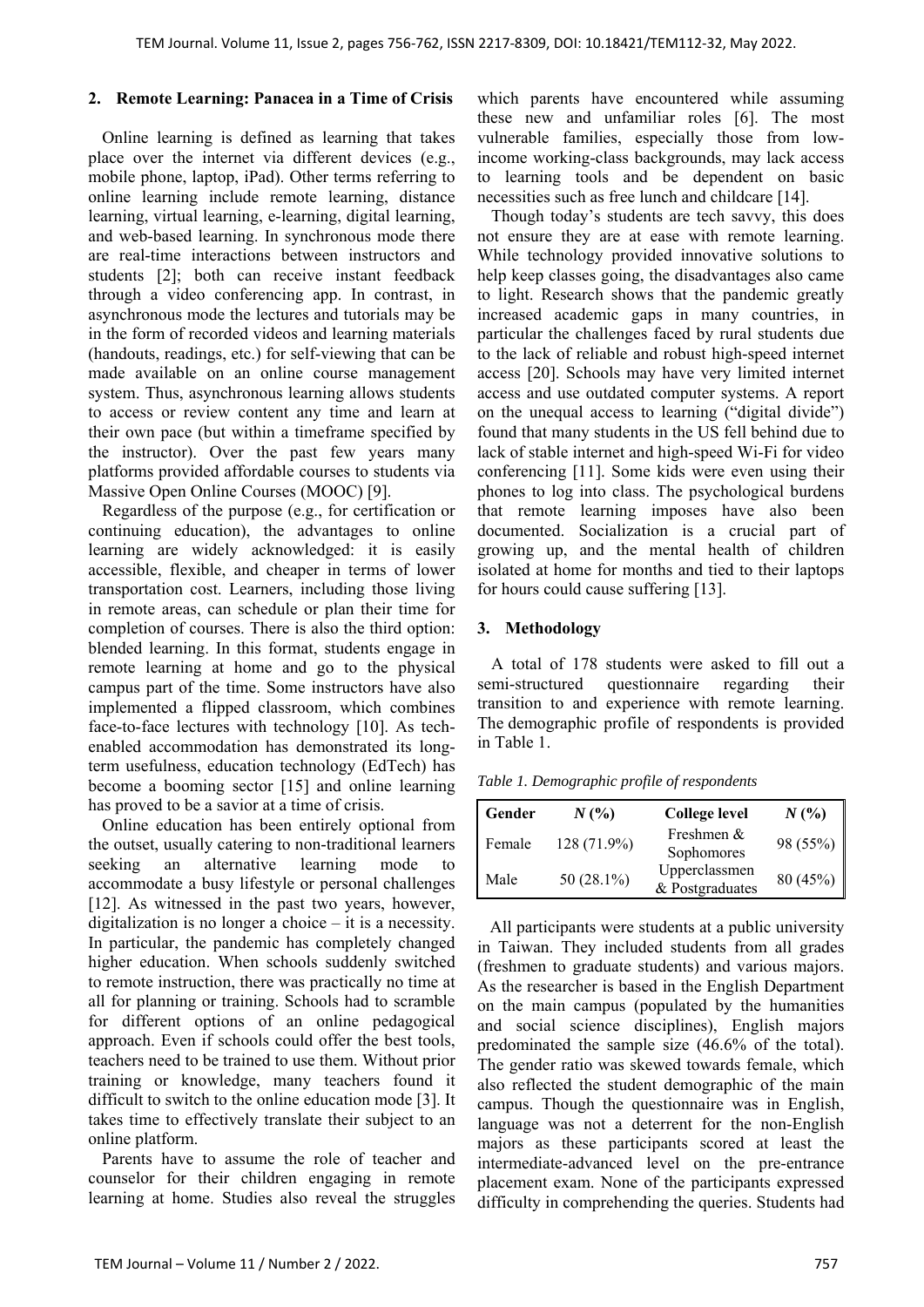courses in their major department as well as nonmajor courses that fulfill their degree requirement (e.g., General Education, Physical Education, etc.).

The participants were asked to complete the questionnaire individually and they were assured of confidentiality and the responses provided were used only for research purposes. The questionnaire included both closed and open ended question, of which students could freely answer in either English or Chinese. Responses for some of the questions were categorized for organizational purposes. For instance, regarding Q3 (technical issues), response categories for students to check off were Weak Wi-Fi, Slow Internet Speed, Audio/Video Problem, and *Other (specify)*. For Q5 (location), response categories included Dorm, Off-campus Rental, Moved Back Home, and Already at Home (commuting). Responses were then collected and organized in a spreadsheet file.

# **4. Results and Discussion**

# *4.1.Digital Learning Tools*

Students were asked what virtual-learning tools they used in their classes. Here, Webex, Google Meet, Microsoft Team, Video, and Other (specify*)* were the choices they could select. The first three are especially noted here because they were the tools recommended by the university. There were synchronous activities via these platforms. The choice Video refers to the asynchronous mode of learning whereby teachers provided recorded video to watch. The choices are certainly not mutually exclusive. It is possible that a student could use three or even four different kinds of apps in an entire day of classes. Also, videos could be used in conjunction with real-time videoconferencing tools.

Of the available options, both Google Meet and Webex were cited by all students. That is, students had at least one class that used one of the two apps. Microsoft Team was mentioned by 40 (22.5%) students. Other commercial platforms specifically mentioned were Skype, Zoom, FaceTime, Butter, Jitsu, and U-meeting. Though Zoom was (and still is) the most popular video conferencing tool across industries and around the world, there was a concern over the issue of privacy and security [1]. The controversy around Zoom left university administrators in doubt and ultimately it was removed from the recommended list in 2020. Table 2 provides the names of some courses that adopted one of the university-recommended software.

*Table 2. Sample courses and preferred digital hub* 

| <b>Platform</b> | <b>Sample courses</b>                      |
|-----------------|--------------------------------------------|
|                 | Art History, Calculus, English Literature, |
| Google          | E-Commerce, World History,                 |
| Meet            | Contemporary Drama, Educational            |
|                 | Psychology, Chinese Phonetics              |
| Webex           | Game Design, English Etymology,            |
|                 | Economic Geography, Computer               |
|                 | Programming, Urban Development             |
| Microsoft       | Taiwan History, Career Planning &          |
| Team            | Counseling, Moral Reasoning                |

Between Google Meet and Webex, the former was the "preferred" video conferencing tool (60.7% for GM vs. 12.9% Webex). About a quarter (26.4%) expressed no preference, did not answer, or noted a different app such as Zoom or Skype. Reasons cited were "easier to use," "no registration," "doesn't need to download," "nothing required," "quick to join," and "user-friendly." For fans of Webex, they thought it had a "clear screen," "better video quality," "easy to share screen," and "has breakout session." The breakout session feature allows instructors to place students into groups for class discussion. Overall, 167 (93.8%) said they had no problem registering and downloading the app. A minority (11 respondents) admitted needing assistance with getting started with the software. They were not worried, however, as they could "ask classmates to help."

The primary tool is additionally complemented by the course management system Moodle. All students reported having to use it in their courses. Through Moodle, students could download the course materials, view announcements, submit assignments, and participate on the "discussion board." An advantage of Moodle for instructors is that submissions are time-stamped, making it clear who submitted homework and when. Finally, as noted by 73 (41.0%) respondents, video was the preferred mode of delivery in at least one of their courses. Specifically, teachers recorded videos and uploaded them on Moodle or their own course page. Though there was no real-time interaction with the instructor, some students found it a welcome relief as they could then re-watch the videos at their own pace, pausing as needed.

 "I like the fact that professors record their online teaching and upload them on Moodle so we can review."

"I can re-watch the parts I don't understand."

With respect to the digital device chosen for online learning, 144 (80.9%) of the total checked off "personal computer only", while 29 (16.3%) said they used both a PC and mobile phone, sometimes simultaneously. Only 4 (2.3%) students relied solely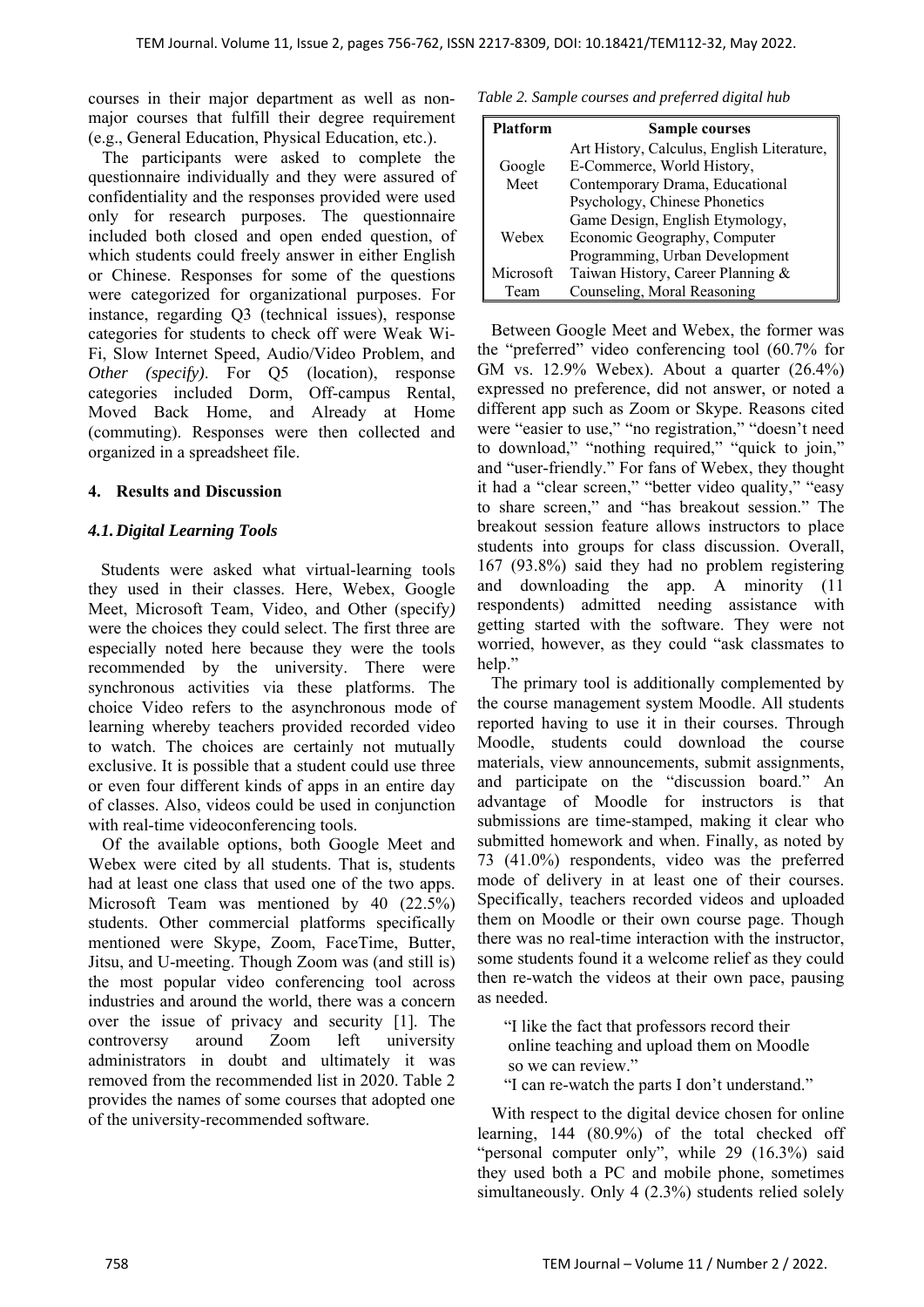on the phone. Preferring a PC over a cell phone, students pointed out the obvious: the phone screen is "too small" and it was "hard to share screen." Reasons given for sometimes using a mobile phone include "it's portable," "can hold it while sitting on the bed or sofa," "camera on PC broken," and simply because "it's convenient." One respondent preferred having the app on both PC and phone simultaneously "in case the other device fails", while another completely ditched both devices; an iPad was used instead as the size of the screen was "just right".

Though all respondents possessed at least one functional device to get wired, technical issues were still encountered during the online class sessions. Some answer choices were given, although students could also provide their own. The results are presented in Table 3.

*Table 3. Technical issues encountered* 

| Check all that apply    | $N($ %)     |
|-------------------------|-------------|
| Weak Wi-Fi              | 75 (42.1%)  |
| Slow Internet Speed     | 93 (52.2%)  |
| Audio/Video Problem     | 68 (38.2%)  |
| No Problem              | $15(8.4\%)$ |
| Other Problem (specify) |             |

Almost half of the students felt that internet speed was too slow and many experienced iffy Wi-Fi connections. The Google server was rarely down, but one respondent reported this problem. Another complaint was that several devices were also in use ("other family members also online"), which may be the reason for the weak Wi-Fi. Indeed, two-way interactions can be challenging without a stable connection. Furthermore, the audio and/or video component may unexpectedly fail, which is why students were advised to test the mic and camera beforehand.

Responses for the other category reveal the problem may not be entirely technical. For instance, one class used the basic Webex plan, which automatically ends the e-meeting after 40 minutes. Students were suddenly disconnected and had to log in again. Other problems were "waiting in the lobby" and "getting into meeting" because the host did not promptly hit 'allow'. Finally, one respondent said the professor forgot to turn the mic on while lecturing.

## *4.2.Video Conferencing Anxiety?*

The effects of video cameras on daily virtual meeting fatigue of home-based employees are well documented [5]. With the current widespread selfie obsession seen among young people, one would think they would be more at ease in front of a camera. However, as the study uncovers, this is not

entirely the case. Here, participants were asked if they felt comfortable having the camera on. If the answer was 'no' they were asked to provide a reason. Table 4 presents the numerical results.

*Table 4. Camera anxiety and virtual speaking* 

| <b>Comfort level</b>                     |     | $N($ %)     |
|------------------------------------------|-----|-------------|
| Comfortable with the<br>camera on        | Yes | 70 (39.3%)  |
|                                          | No  | 108 (60.7%) |
| Comfortable with<br>expressing virtually | Yes | 137 (77%)   |
|                                          | N٥  | 41 (23%)    |

Though young people are tech savvy, selfconsciousness can still get the best of them. About 40% said they felt comfortable turning the camera on ("don't care how I look"), but 60% said they did not. For individuals preferring the camera to be off, their reluctance could be attributed to one of the following: (1) appearance, (2) personality, (3) location, or (4) other reason. Appearance-related reasons included "face doesn't look great," "look stressed," "look scruffy," "no make-up on," "messy hair," "dressed casually," and "just got up" (i.e., unkempt). Users also noticed how they looked from different angles and were concerned that the "camera distorts face" or that the "camera makes me look weird." These responses reveal that young people are just as conscious of their appearance online as those professionals video conferencing at their workplace.

In terms of personality, "shyness" was the main holdback. Some felt the weight of being in the spotlight, whether imagined or real ("feel awkward," "feel unconfident," "feel exposed, "not wanting to be the center of attention," "don't like being stared at"). Two respondents subscribed to the herd mentality; that is, they would turn on the camera "only if others do, too." Reasons related to the physical location were "roommate/someone also in the room," "messy room," and "shrine in the background." Finally, other reasons given included not wanting to be seen multitasking during the class session ("eating breakfast," "others can see what I'm doing") or being inappropriately dressed ("wearing only underwear"). In their study on virtual meeting etiquette [6], Karl, Peluchette, and Aghakhani noted the following rules for meeting effectiveness: keep laptop camera on, dress properly, and stay seated for the lesson. Apparently, these etiquettes were not followed by most students here. With the camera off, students were safe to literally doze off ("falling asleep in front of screen," "sleepy if the camera is not on"). Of note, in the free response section some students actually expressed the wish that instructors ask everyone to turn the camera on so as to keep the class lively.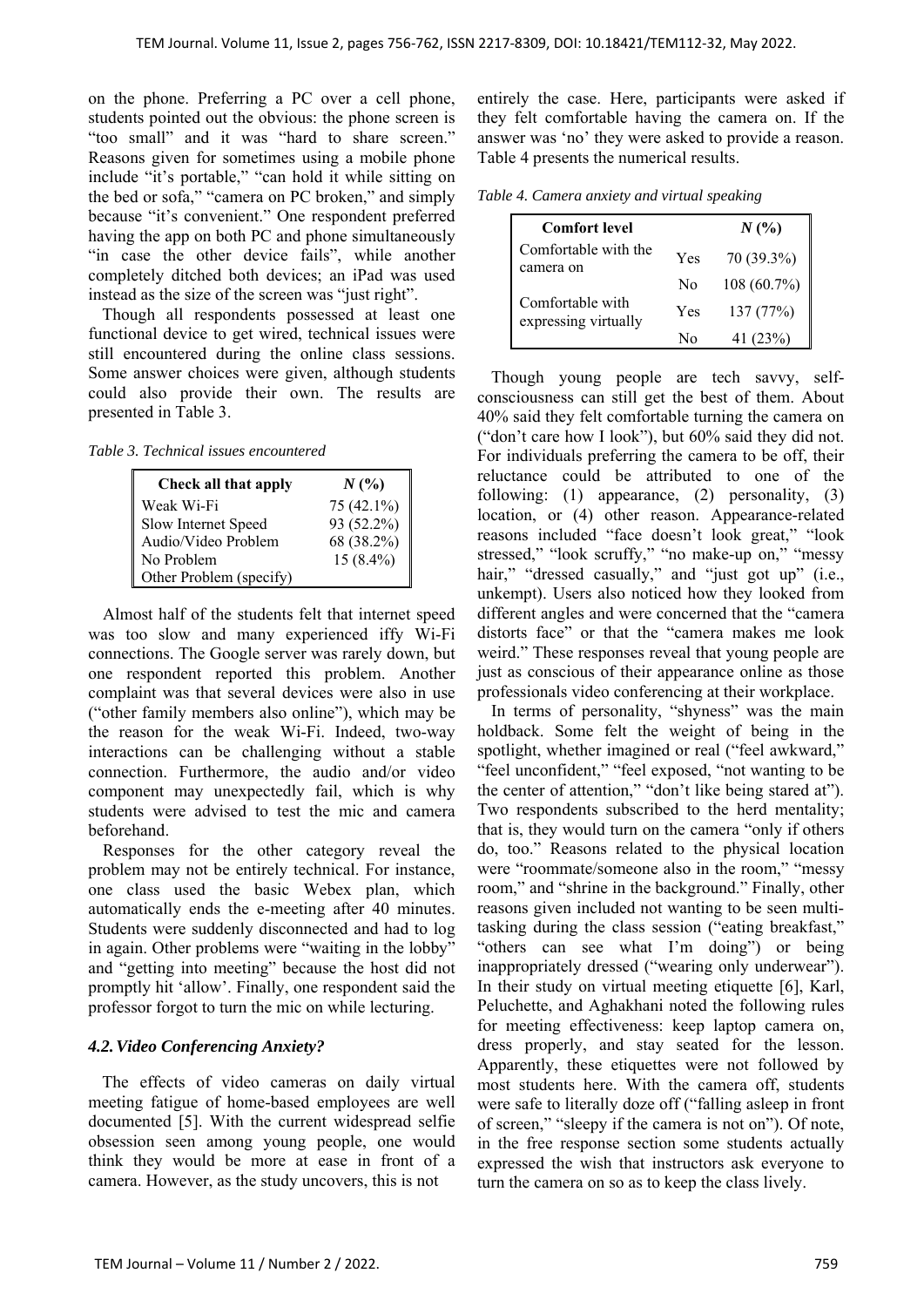"Ask all participants to turn on the camera. Everyone takes turn to respond."

 "Turn on the video, ask the students many questions to keep them engaged."

 "Maybe force the students to turn the camera on, and design some activities such as Kahoot."

Concerning turning on the mic and speaking up (usually with the camera off), the majority (77%) expressed much more confidence. Since the questionnaire was conducted in 2021, by then students already "had some experience before" with remote learning. More blasé comments were "no different than in person," "like having a normal conversation," and "I'm not the only one who has to talk." Conversely, for some, the new mode of learning was a refreshing change ("different experience," "feels cool") and actually "easier than presenting in class" since they would "not have to see others' faces." Coincidentally, virtual learning seems to benefit introverts, who may find social distancing to be a relief and the pandemic an unexpected blessing ("less social pressure," "felt less stressed").

The reasons for feeling uncomfortable expressing oneself are similar to those for not wanting to turn on the camera: "I'm shy" "feels uncomfortable," "feels weird," "feels like everyone is focusing on me." Thus, depending on the individual's disposition, the inability to read another's body's language ("lack of eye contact," "can't see people's reactions") can either be a deterrent or a blessing.

# *4.3. Living room*  $⇒$  *Classroom*

 In response to the inevitable outbreak, students had to decide whether to move out of the dorms, stay in their off-campus apartment or go back home (if they were not already at home and commuting to school). Except for one person who did not answer (left blank), all specified from where they conducted distance learning. Table 5 provides the numerical results for the various given choices. As shown, more than 70% were at home, where they were "taking classes" with family members nearby.

*Table 5. Location for remote learning* 

| Check one of the following | $N($ %)    |
|----------------------------|------------|
| Dorm                       | 28 (15.7%) |
| Apartment                  | 19 (10.7%) |
| Home (went back home)      | 65 (36.5%) |
| Home (already at home)     | 65 (36.5%) |

Attending classes at home certainly has benefits. Students appreciated the newfound extra time ("save commuting time," "more sleep," "less time preparing outfit," "save makeup time," "more time to eat and rest," "time for other stuff"), the freedom of movement ("can share anywhere," "can go to bathroom or drink water any time," "flexible"), and surprising conveniences ("no need to go out when it rains," "no need to bring books…heavy stuff").

While some students were well-settled in a homey ambiance ("it's comfortable at home," "feel relaxed," "can lie on bed during break," "it's my usual study area"), there were also those who found it *too* relaxed to take the class seriously or be able to concentrate ("feel too relaxed, not paying full attention," "lose attention," "too sleepy in bedroom," "lose attention," "feel like eating"). In the free response section, specific sources of distraction were noted, chief among the culprits being the ubiquitous cell phone.

 "Being distracted by roommates who sometimes ask me questions."

 "Focus on the class instead of being distracted by other stuff in my home."

 "Because teachers can't see what I'm doing, I may use my cell phone all the time."

"I play with my smartphone sometimes."

There were also complaints about the limitations of the physical space ("too small," "dark," "noisy outside"). Regardless of home space, a downside commonly echoed among students was the lack of privacy ("no privacy," "family member would enter my room"). To delve further into this, students were asked how they felt about other people (e.g., family members, roommates) being nearby during an online session. The results are presented in Table 6.

*Table 6. Sensing the presence of others* 

| Check all that apply                                                  | $N($ %)  |
|-----------------------------------------------------------------------|----------|
| I'm afraid I might be bothering them so I<br>try not to talk to loud. | 68 (38%) |
| I feel distracted (hard to concentrate/<br>focus).                    | 79 (44%) |
| I feel stressed (e.g., my parents are<br>checking up on me).          | 44 (25%) |
| Their presence doesn't bother me.                                     | 40 (22%) |
| Other (specify)                                                       |          |

Some respondents felt "embarrassed when others are on camera" or when "other people's voice can be heard." One student sounded resigned ("no choice"), but another took a more proactive step to remedy the problem by "taking PC to another room." Finally, one respondent aptly summed up the frustration: "No boundary between workplace and home."

To note, during the isolation period, parents may be working at home and younger siblings learning remotely under the same roof. As the results demonstrate, though students generally agreed they felt comfortable at home, whether the environment was actually conducive to their learning was another story.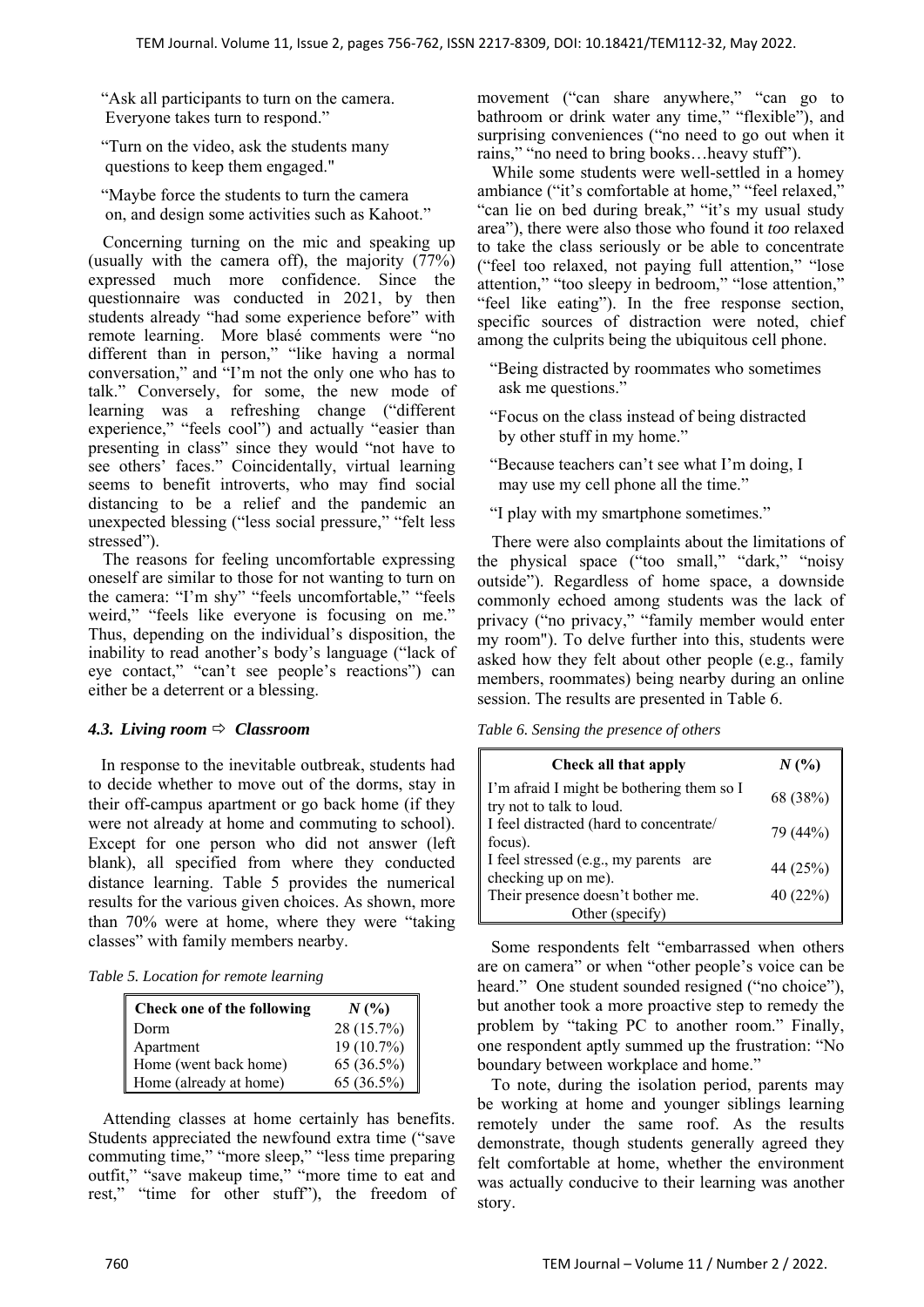## *4.4.Final Thoughts*

Though the study primarily focused on students' experiences, it can be seen that the teaching staff put considerable effort into their e-courses. Indeed, not only were students developing important adaptability skills and digital competence, so were teachers. They tried to present the curriculum in various formats, using a combination of audio, video, and text to engage students. Technical difficulties were solved by pre-recording video lectures, testing the content, and having contingency plans ready. Asked if they felt they had the necessary resources and teachers' support needed to study from home, most (92.7%) responded affirmatively. Still, some hoped there could be more interaction, as the following reflect their sentiment:

 "More interaction with students, or they may fall asleep behind the screen."

- "Asking students to share their experiences can increase interaction."
- "Giving students more chances to talk."
- "Group discussion; more interaction."

In consideration of the aforementioned, the majority (114 respondents) replied they still "prefer a physical classroom." Humans are strongly attuned to social feedback [4], but the pandemic helped remove social context from education. Those who are comfortable with remote learning say that it is not comparable to in-person instruction. After a period of isolation with strict restrictions to stay apart, there is the natural yearning for some kind of interaction. Students replied that they want to "chat with classmates," "make eye contact with others," "discuss in class," and "get instant feedback." One respondent reminded that "teamwork is crucial."

Moreover, students experienced firsthand the health risks of having successive online sessions ("hard to focus on the computer screen the whole day"). Complaints include feeling "tired easily," "eye sore," and "exhausted (eye and back)." Long term exposure to light can indeed put a heavy burden on the eyes. Even if there were no physical ailments, simply sitting for a long time can cause lethargy ("over-sitting and not feeling motivated"). Finally, one respondent prefers both on the condition that:

 "I just don't prefer online lessons, but if I don't like the specific lesson, I would like to take it online  $\overline{\odot}$ ."

## **5. Conclusion**

 Overall, students have developed deeper digital literacy and enhanced adaptability. As this preliminary study shows, the COVID-19 pandemic has forced them to adapt quickly in a crisis and to utilize all sorts of digital technology so that learning can continue. The study also found that though young people are generally adept with technology, self-consciousness can still get the best of them. The majority were not comfortable with the camera on. The study further reveals that studying at home, with all of its comforts, requires much more selfmotivation and discipline amid various distractions. Finally, while the majority extolled the virtues of online education, face-to-face instruction is still their preferred mode of learning.

#### **References**

- [1]. Aiken, A. (2020). Zooming in on privacy concerns: Video app Zoom is surging in popularity. In our rush to stay connected, we need to make security checks and not reveal more than we think. *Index on Censorship*, *49*(2), 24-27.
- [2]. Amiti, F. (2020). Synchronous and asynchronous Elearning. *European Journal of Open Education and E-Learning Studies*, *5*(2).
- [3]. de Vries, T. J. (2021). The Pandemic That Has Forced Teachers to Go Online. Zooming in on Tips for Online Teaching. In *Frontiers in Education* (p. 105). Frontiers. Retrieved from: https://doi.org/10.3389/feduc.2021.647445 [accessed: 15 November 2021].
- [4]. Frith, C. D., & Frith, U. (2007). Social cognition in humans. *Current biology*, *17*(16), R724-R732.
- [5]. Gabriel, A. S., Robertson, D., & Shockley, K. (2021). Research: Cameras on or off? *Harvard Business Review*. Retrieved from: https://hbr.org/2021/10/research-cameras-on-or-off [accessed: 31 December 2021].
- [6]. Garbe, A., Ogurlu, U., Logan, N., & Cook, P. (2020). COVID-19 and remote learning: Experiences of parents with children during the pandemic. *American Journal of Qualitative Research*, *4*(3), 45-65.
- [7]. Karl, K. A., Peluchette, J. V., & Aghakhani, N. (2021). Virtual work meetings during the COVID-19 pandemic: the good, bad, and ugly. *Small Group Research*, 10464964211015286.
- [8]. Klimek-Tulwin, M., & Tulwin, T. (2020). Early school closures can reduce the first-wave of the COVID-19 pandemic development. *Journal of Public Health*, 1-7.
- [9]. Kruchinin, S. (2019). An investigation into the attraction and completion rates of MOOCs. *Knowledge Management & E-Learning: An International Journal*, *11*(1), 38-58.
- [10]. Låg, T., & Sæle, R. G. (2019). Does the flipped classroom improve student learning and satisfaction? A systematic review and meta-analysis. AERA Open, 5 (3), 1-17.